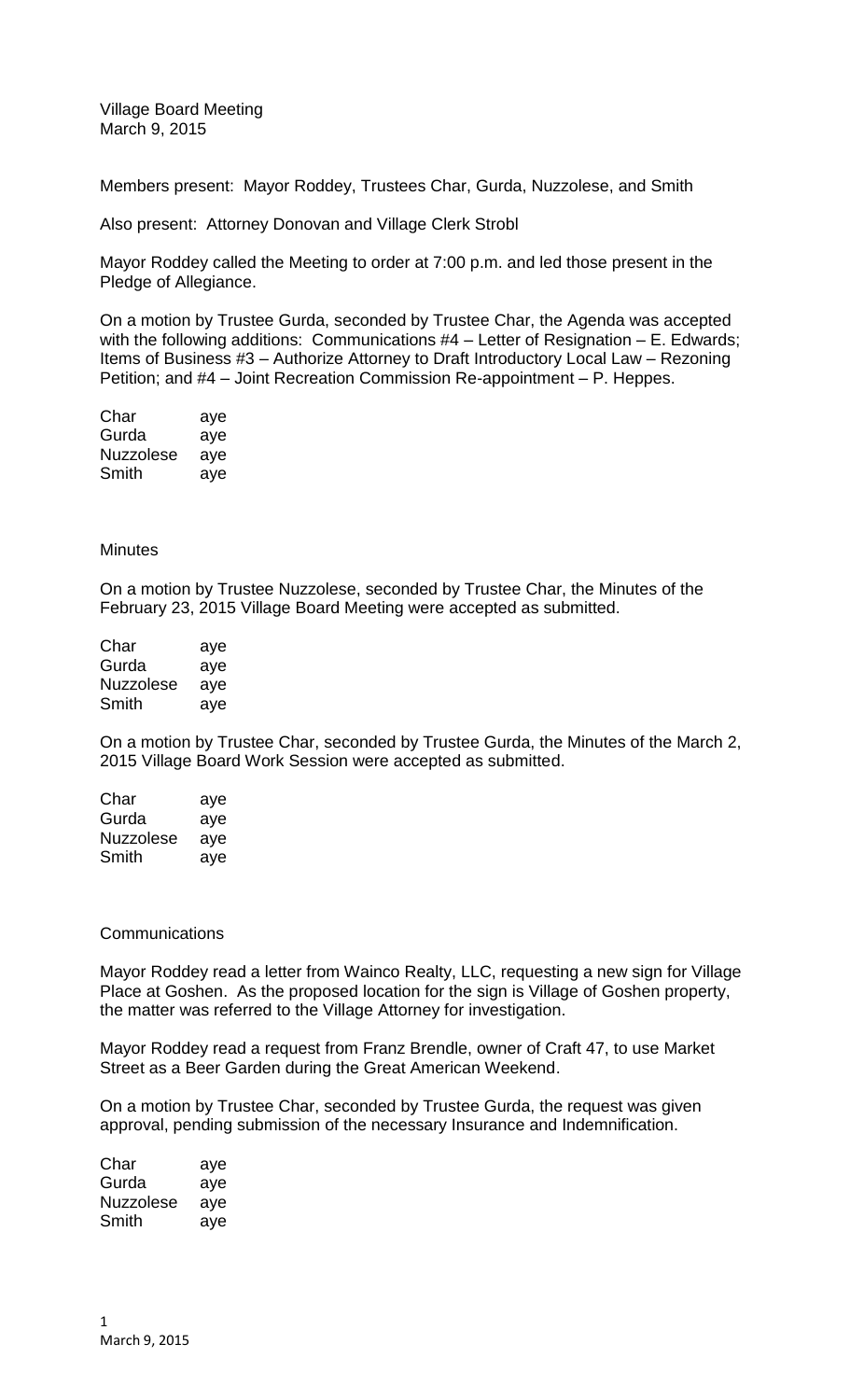Mayor Roddey read a letter from a resident to Chief Watt commending Officer Brian Kelly for his professionalism and kindness during a recent incident. Mayor Roddey expressed gratitude to Officer Kelly for doing a great job.

Mayor Roddey read a letter of resignation from Part-time Police Officer Edward J. Edwards. The Board accepted his resignation with regret.

Items of Business

On a motion by Trustee Gurda, seconded by Trustee Smith, Scott Birney, Cindy Cecconello, and Brian Ritchings, are hereby authorized to attend the Hudson Valley Water Works Conference, which is being held on April 21, 2015, at the Ramada Inn in Fishkill NY. It is understood that the total cost is \$105.00, and that Operators are expected to earn 5.5 hours toward recertification.

| Char             | aye |
|------------------|-----|
| Gurda            | aye |
| <b>Nuzzolese</b> | aye |
| Smith            | aye |

On a motion by Trustee Char, seconded by Trustee Gurda, Building Inspector Theodore L. Lewis, III is hereby authorized to attend the NYSBOC Rockland County Spring Seminar, to be held April 28, 29, and 30, 2015, at the Rockland County Fire Training Center, Pomona, New York. The cost for this mandatory in-service training is \$275.00.

| Char             | aye |
|------------------|-----|
| Gurda            | aye |
| <b>Nuzzolese</b> | aye |
| Smith            | aye |

On a motion by Trustee Char, seconded by Trustee Nuzzolese, Village Attorney Donovan is authorized to draft an Introductory Local Law to address a zone change petition.

| Char             | aye |
|------------------|-----|
| Gurda            | aye |
| <b>Nuzzolese</b> | aye |
| Smith            | aye |

On a motion by Trustee Gurda, seconded by Trustee Char, Paul Heppes is hereby reappointed Joint Recreation Commission Commissioner at Large, for a term to expire April, 2018.

| Char      | aye |
|-----------|-----|
| Gurda     | aye |
| Nuzzolese | aye |
| Smith     | aye |